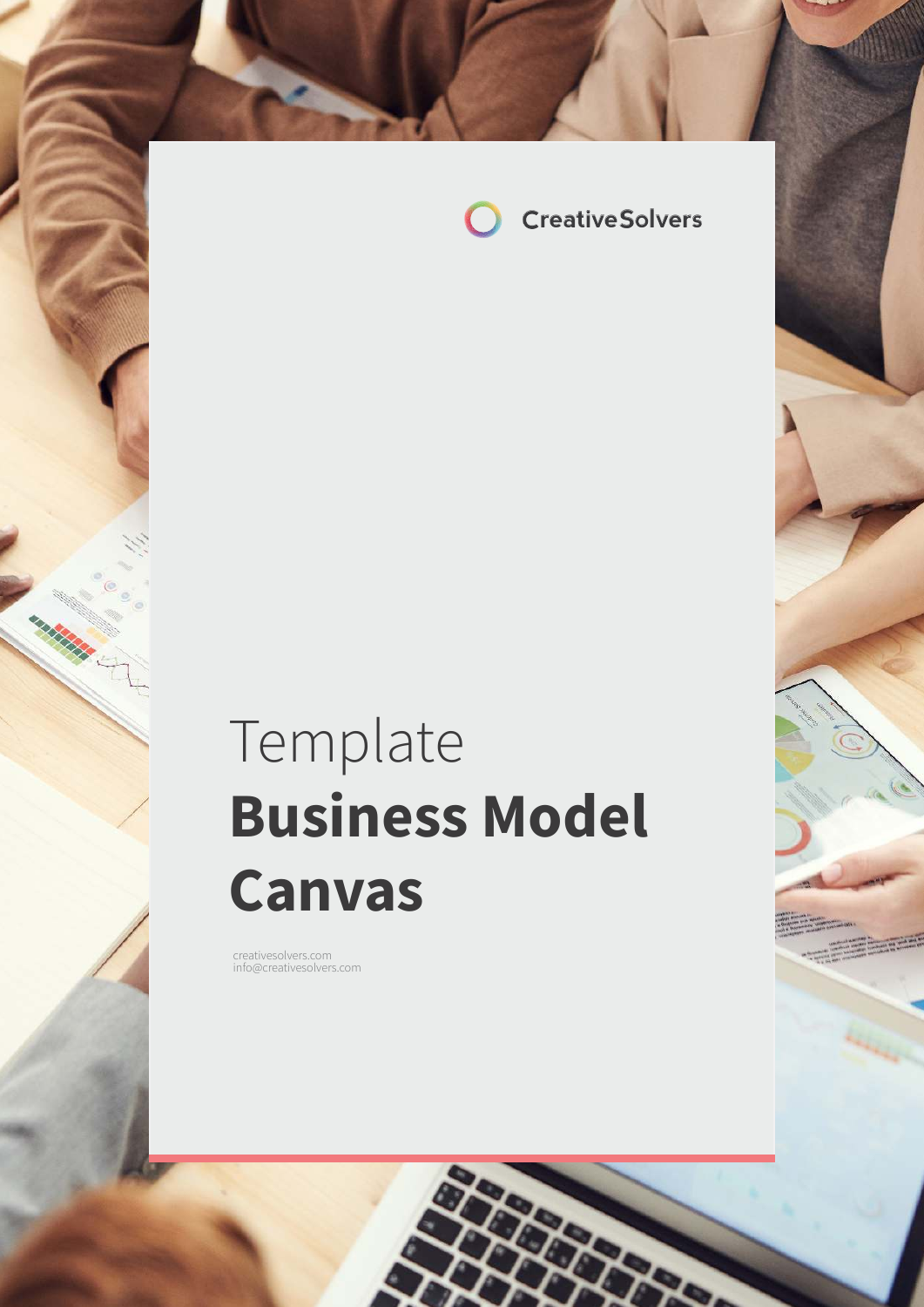# Clear & structured **development and definitions**



#### **INTRODUCTION BUSINESS MODEL CANVAS**

The Business Model Canvas, abbrievated as BMC, offers a clear and structured overview of a (to be developed) business model. This canvas can be used to understand, develop or redefine the businessmodel of your own or someone elses organisation.

The right side of the canvas is about describing the yields (and targets) for the business described in the canvas. It starts with defining the target group and customer segments. Subsequently, it is about the customer relatin ships that are made with the target group. In addition, it describes how value is created (the value proposition). It also determines through which channels the value is delivered. This provides insight into the income streams.

On the left side of the canvas, the components of the value proposition are made transparent and how the design, product, service or company is created. The most important activities, which are necessary to market the value proposition, are described under core activities. Core resources are the materials and resources needed to implement the value proposition. All information about the parties required for this is described under the important partners. The left side provides insight into the total costs of the value proposition, the cost structure.

The BMC building blocks are: key partners, key activities, key resources, value propositions, customer relationships, channels, customer segments, cost structure and revenue streams. The Business Model Canvas was developed by Alexander Osterwalder and Yves Pigneur from Strategyzer (strategyzer.com).

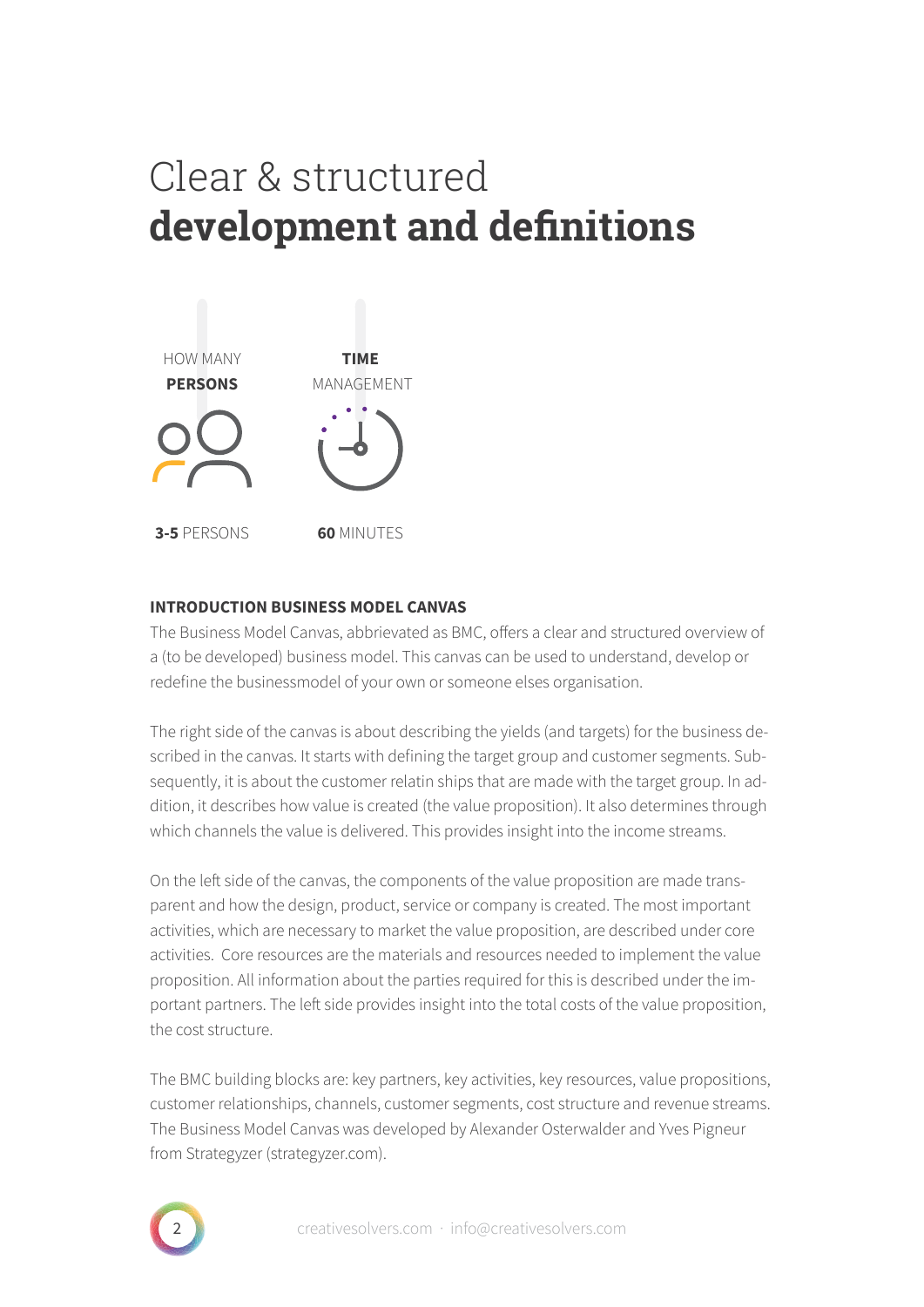## **Executing** the Method

### Canvas on paper

Draw the model or print it on an A3 size or larger sheet of paper or opt for a flip chart.

#### $\cap$

 $\Box$ 

### Mapping out the business model

Start, in a group, by mapping the business model. This requires the most important and essential parts of the company.

### ∩

### Work out building blocks

Read and answer the questions in the template of this canvas per building block. Start on the right side of the canvas and then step by step to the left (see "order building blocks"). Then write or draw out all the content of the building blocks.

#### Connecting the building blocks  $\Box$

Connect the building blocks. Every value proposition needs a customer segment and revenue stream.

### Check

Make sure all items on the right side of the canvas are supported by all items on the left. All other and unnecessary information can be removed.

Tick off the steps

 $\cap$ 

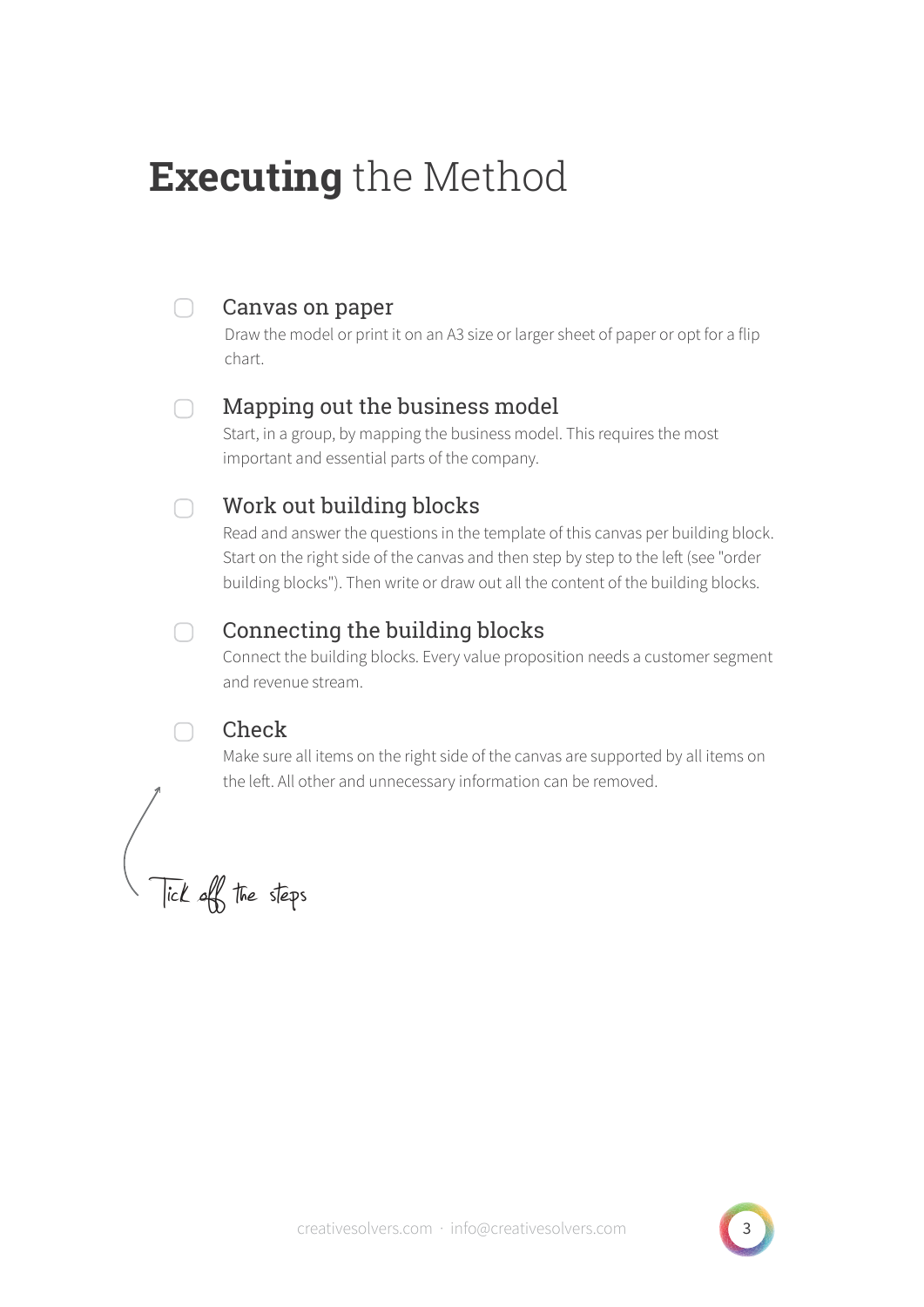# Template

• business model canvas example



creativesolvers.com · info@creativesolvers.com